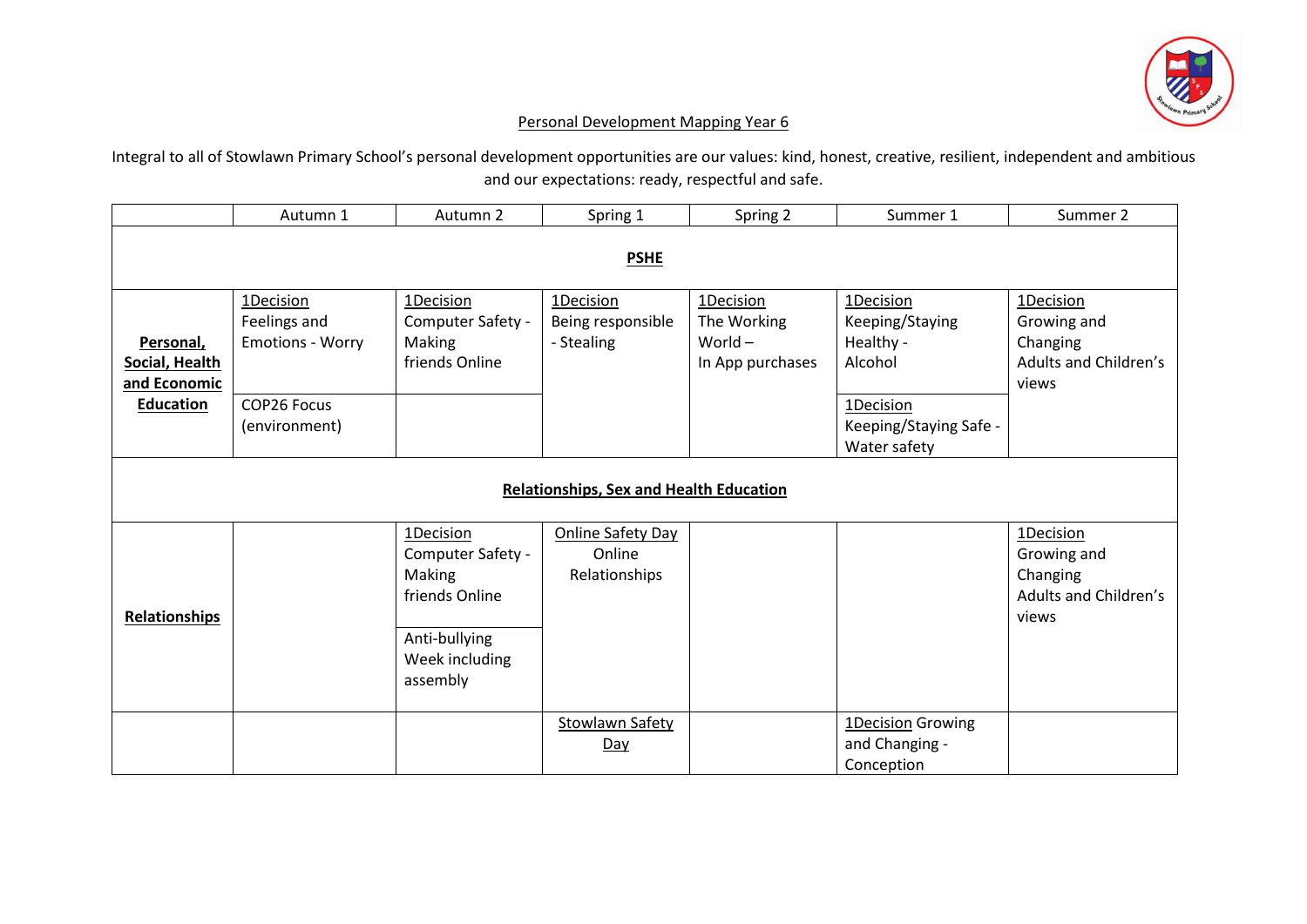| <b>Sex Education</b> |                                   |                  | <b>NSPCC</b>              |                    | Nurse - Conception    |                  |  |  |  |
|----------------------|-----------------------------------|------------------|---------------------------|--------------------|-----------------------|------------------|--|--|--|
|                      |                                   |                  | Appropriate               |                    |                       |                  |  |  |  |
|                      |                                   |                  | Touch                     |                    |                       |                  |  |  |  |
|                      | 1Decision                         |                  | <b>MPCT Young</b>         |                    | 1Decision             |                  |  |  |  |
|                      | Feelings and                      |                  | Leaders                   |                    | Keeping/Staying       |                  |  |  |  |
|                      | <b>Emotions - Worry</b>           |                  | <b>Health and Fitness</b> |                    | Healthy -             |                  |  |  |  |
| Health               |                                   |                  | session                   |                    | Alcohol               |                  |  |  |  |
|                      |                                   |                  |                           |                    |                       |                  |  |  |  |
|                      |                                   |                  |                           |                    |                       |                  |  |  |  |
|                      |                                   |                  |                           |                    | Walk to School Week   |                  |  |  |  |
|                      |                                   |                  |                           |                    |                       |                  |  |  |  |
|                      | <b>Mental Health Week</b>         |                  | Stowlawn Safe             |                    | Nurse $-$             |                  |  |  |  |
|                      | including assembly                |                  | Day                       |                    | menstruation/hygiene  |                  |  |  |  |
|                      |                                   |                  | 1Decision - First         |                    |                       |                  |  |  |  |
|                      |                                   |                  | Aid                       |                    |                       |                  |  |  |  |
|                      |                                   |                  |                           |                    |                       |                  |  |  |  |
|                      | <b>Fundamental British Values</b> |                  |                           |                    |                       |                  |  |  |  |
|                      |                                   |                  |                           |                    |                       |                  |  |  |  |
|                      | Democracy                         | Rule of Law      | Individual Liberty        | Tolerance of those | <b>Mutual Respect</b> | Economics, money |  |  |  |
| <b>Democracy</b>     | Times of need                     | Magna Carta      | <b>Discrimination</b>     | with different     | <b>Transition to</b>  | and managing     |  |  |  |
|                      | (Young Citizens)                  | (Young Citizens) | (Young Citizens)          | faiths and beliefs | Secondary School      | resources        |  |  |  |
| <b>Rule of Law</b>   |                                   |                  |                           | <b>Dilemmas</b>    |                       | Why do we pay    |  |  |  |
|                      |                                   |                  |                           | (Young Citizens)   |                       | taxes?           |  |  |  |
| Individual           | 1Decision                         |                  | <b>Mutual Respect</b>     | Rule of Law        |                       | Part 2           |  |  |  |
| Liberty              | A World without                   |                  | Martin Luther             | The Big Legal      |                       | (Young Citizens) |  |  |  |
|                      | judgement -                       |                  | King Day                  | Lesson 2022        |                       |                  |  |  |  |
| <b>Mutual</b>        | British Values (all)              |                  |                           |                    |                       |                  |  |  |  |
| <b>Respect</b>       |                                   |                  |                           |                    |                       |                  |  |  |  |
|                      | Democracy                         |                  |                           | Focus on all BVs   | Focus on all BVs      |                  |  |  |  |
| <b>Tolerance of</b>  | Pupil Leadership                  |                  |                           | What being British | Queen's Jubilee       |                  |  |  |  |
| those with           | Team                              |                  |                           | means to me        |                       |                  |  |  |  |
| different            | Eco-council elections             |                  |                           |                    |                       |                  |  |  |  |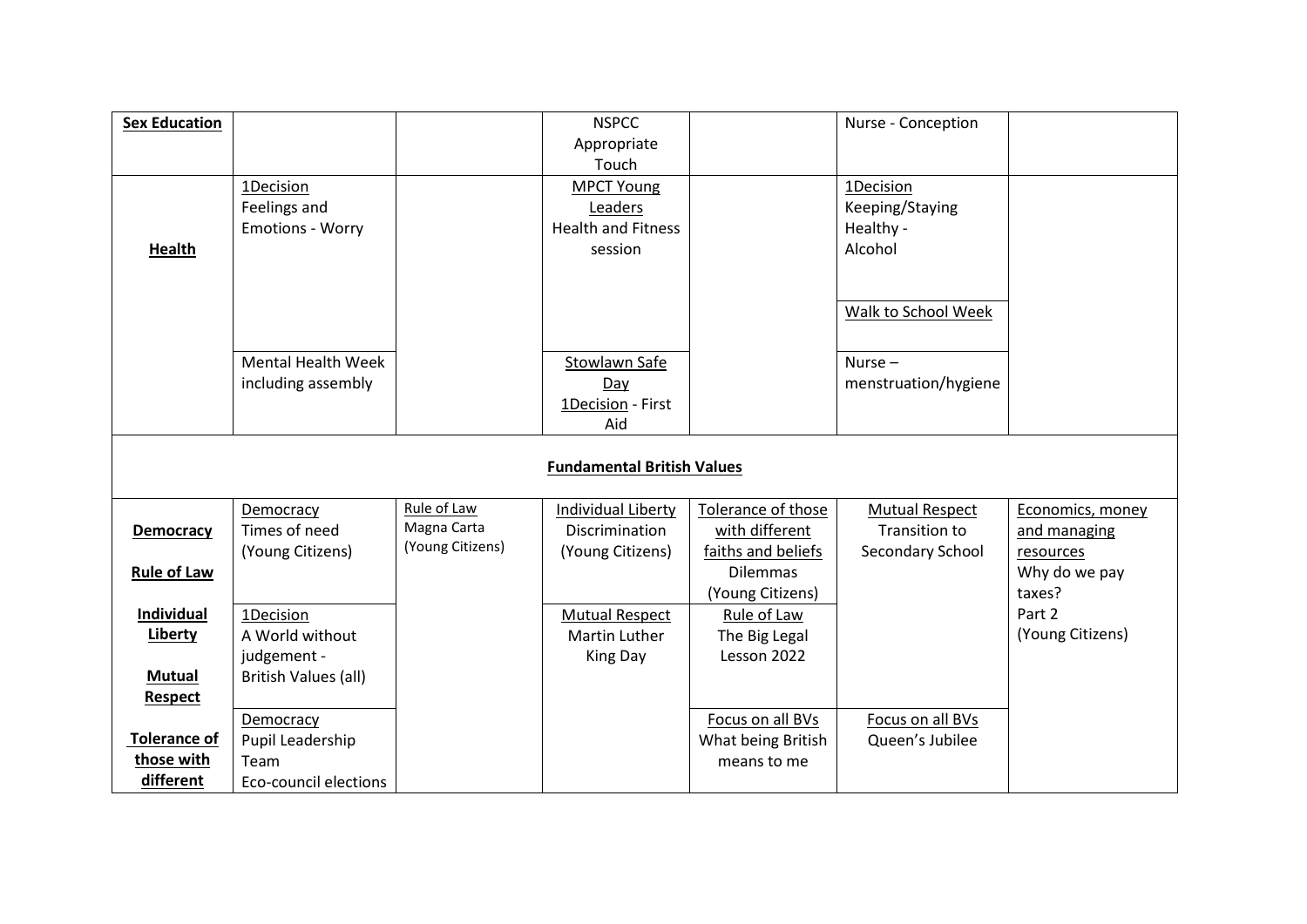| faiths and |                            |                    |                         |                           |                           |                            |
|------------|----------------------------|--------------------|-------------------------|---------------------------|---------------------------|----------------------------|
| beliefs    |                            |                    |                         |                           |                           |                            |
|            |                            |                    |                         |                           |                           |                            |
|            | <b>Mutual Respect</b>      |                    |                         | <b>Mutual Respect</b>     | Democracy                 |                            |
|            | <b>Black History Month</b> |                    |                         | <b>Ukraine Crisis</b>     | <b>Local Elections</b>    |                            |
|            |                            |                    |                         |                           |                           |                            |
|            | Democracy/Rule of          |                    |                         |                           |                           |                            |
|            | Law                        |                    |                         |                           |                           |                            |
|            | COP <sub>26</sub>          |                    |                         |                           |                           |                            |
|            |                            |                    |                         |                           |                           |                            |
|            | Mutual                     | Individual Liberty | Individual Liberty      | <b>Individual Liberty</b> | <b>Individual Liberty</b> | <b>Individual Liberty</b>  |
|            | Respect/Tolerance          | Mutual             | Mutual                  | Mutual                    | Mutual                    | Mutual                     |
|            | What would make            | Respect/Tolerance  | Respect/Tolerance       | Respect/Tolerance         | Respect/Tolerance         | Respect/Tolerance          |
| <b>RE</b>  | Wolverhampton a            | Values! What       | Christian Aid,          | Christian Aid,            | Sikhs in                  | Sikhs in                   |
|            | more respectful            | matters most?      | Khalsa Aid and          | Khalsa Aid and            | Wolverhampton:            | Wolverhampton:             |
|            | community?                 | (Christians and    | Islamic relief          | Islamic relief            | what can we learn?        | what can we learn?         |
|            | Sikh, Muslims,             | Humanists)         | Can they change         | Can they change           | Gurus, worship,           | Gurus, worship,            |
|            | Christian, non-            |                    | the world?              | the world?                | service and the           | service and the            |
|            | religious                  |                    |                         |                           | <b>Wonderful Lord</b>     | <b>Wonderful Lord</b>      |
|            |                            |                    |                         |                           |                           |                            |
|            |                            |                    | <b>Assemblies</b>       |                           |                           |                            |
|            |                            |                    |                         |                           |                           |                            |
|            | Harvest                    | Diwali             | <b>Chinese New Year</b> | Mother's Day              | Share a story from        | <b>World Environment</b>   |
|            |                            |                    |                         |                           | another                   | Day                        |
|            |                            |                    |                         |                           |                           |                            |
|            | <b>Recycling Week</b>      | Remembrance        | New Year's              | Easter                    | Ramadan                   | <b>Healthy Eating Week</b> |
|            |                            | Day                | Resolutions             |                           |                           |                            |
|            |                            |                    |                         |                           |                           |                            |
|            | <b>Black History Month</b> | Christmas (Carol   | Make your               | Shrove Tuesday /          | Attendance and            | World Refugee Day          |
|            |                            | service)           | dreams come true        | Ash Wednesday             | Punctuality               |                            |
|            |                            |                    | day                     |                           |                           |                            |
|            |                            |                    |                         |                           |                           |                            |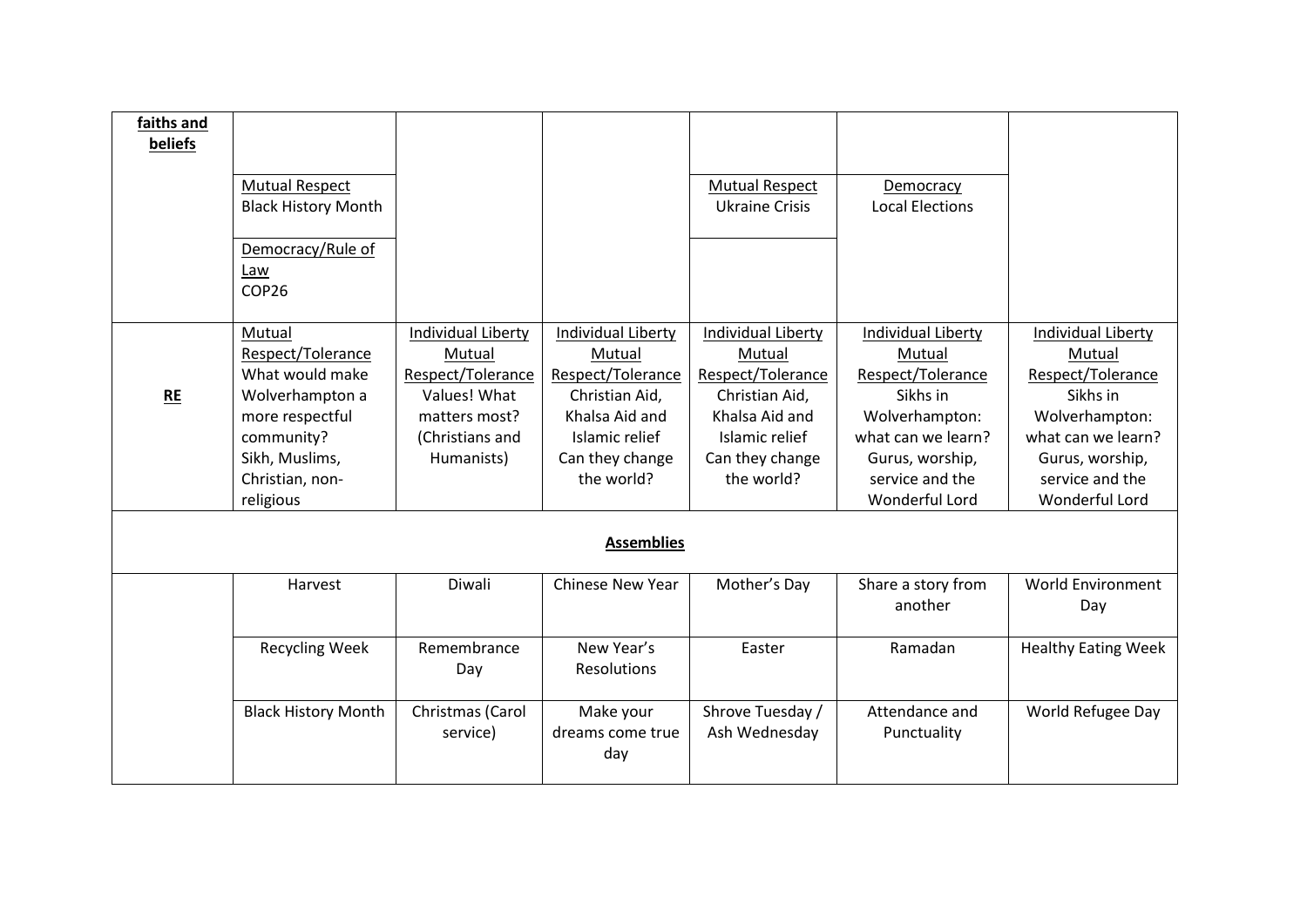|              | World Animal Day                                               | <b>Bonfire Night/Fire</b><br>Safety | Martin Luther<br>King Day                    | International<br>Women's Day           | Queen's Jubilee                    | Prejudice - Valuing<br>Diversity                               |
|--------------|----------------------------------------------------------------|-------------------------------------|----------------------------------------------|----------------------------------------|------------------------------------|----------------------------------------------------------------|
|              | <b>Mental Health Week</b>                                      | Children In<br>Need/Science<br>Week | Holocaust<br><b>Memorial Day</b>             | St Patrick's Day                       | Attendance and<br>Punctuality      | Launch of NHS                                                  |
|              | Safety in the<br>Holidays/Halloween/<br><b>Stranger Danger</b> | Anti-Bullying<br>Week               | <b>National Story</b><br><b>Telling week</b> | World Poetry Day                       |                                    | Nelson Mandela Day                                             |
|              |                                                                | Resilience and<br>Stowlawn 6        |                                              |                                        |                                    | WWF Wear it Wild<br>Day<br>(Endangered<br>species/environment) |
|              |                                                                | Hannukah                            |                                              |                                        |                                    |                                                                |
|              |                                                                |                                     | <b>Enrichment Opportunities</b>              |                                        |                                    |                                                                |
|              |                                                                | Odd Socks Day                       | <b>MPCT Young</b>                            | World Book Day                         | Queen's Jubilee                    | <b>World Environment</b>                                       |
|              |                                                                | (Anti-bullying)                     | Leaders                                      |                                        | Celebrations                       | Day Focus                                                      |
|              |                                                                |                                     | Placement                                    | <b>Comic Relief</b>                    |                                    | End of Year 6<br>Performance                                   |
|              |                                                                | Children In Need                    | <b>Medical Mavericks</b>                     | <b>Football Golf</b>                   |                                    | WWF Wear It Wild                                               |
|              |                                                                |                                     | (Safety)                                     | Archery                                |                                    | Day (Endangered                                                |
|              |                                                                |                                     |                                              |                                        |                                    | species/environment)                                           |
|              | Soccer 2000                                                    | Soccer 2000                         | Soccer 2000                                  | Soccer 2000                            | Soccer 2000                        |                                                                |
| Extra-       |                                                                |                                     |                                              | Guitar                                 | Guitar                             |                                                                |
| curricular   |                                                                |                                     |                                              | Problem solving<br>Maths and           | <b>Science Investigations</b>      |                                                                |
| <b>Clubs</b> |                                                                |                                     |                                              |                                        | Collage<br><b>Creative Writing</b> |                                                                |
|              |                                                                |                                     |                                              | <b>Reading Myths</b><br><b>Busters</b> |                                    |                                                                |
|              |                                                                |                                     |                                              | <b>Creative Writing</b>                |                                    |                                                                |
|              |                                                                | Pantomime                           |                                              |                                        |                                    | Residential                                                    |